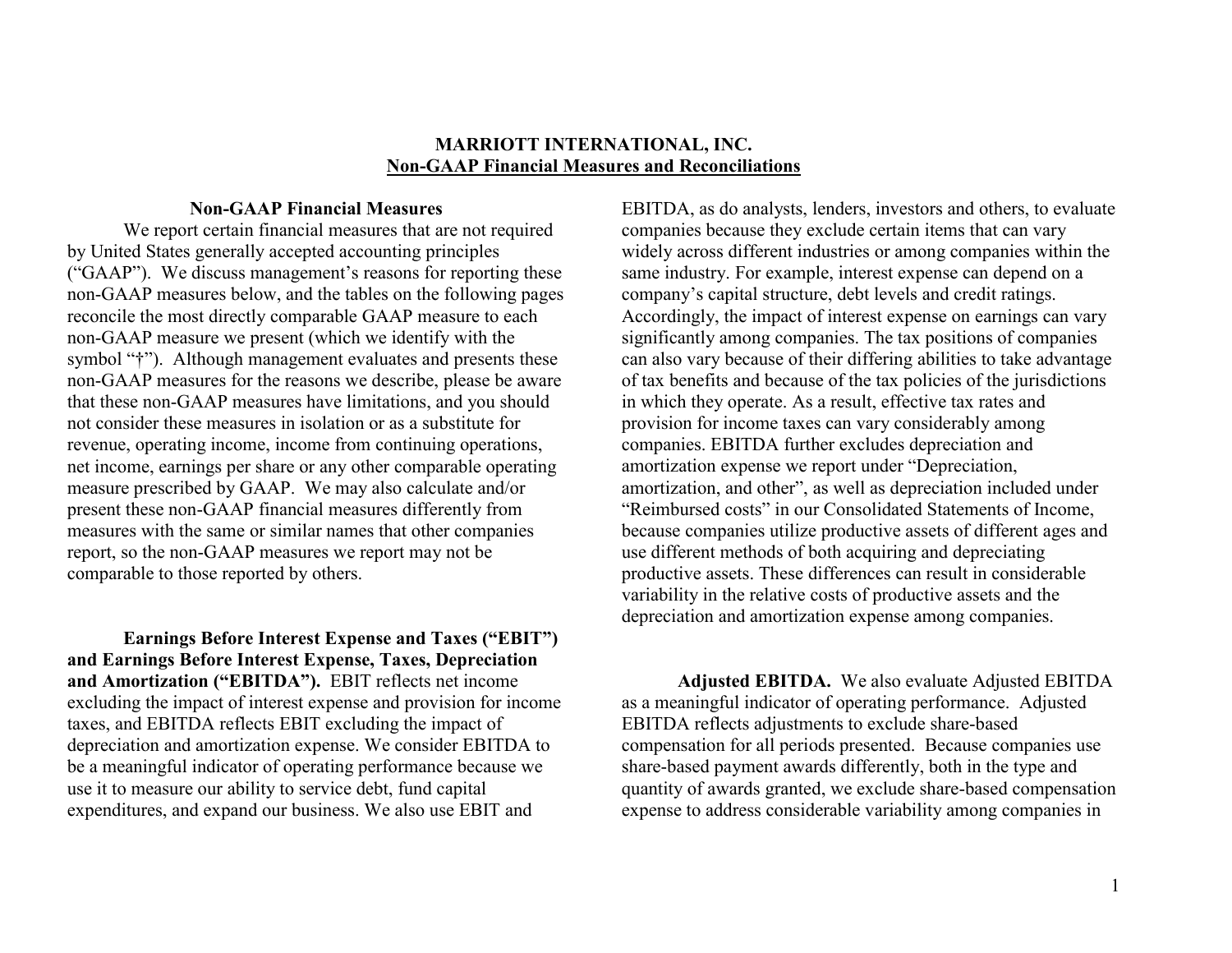recording compensation expense. We believe that Adjusted EBITDA that excludes this item is a meaningful measure of our operating performance because it permits period-over-period comparisons of our ongoing core operations before this item and facilitates our comparison of results with those of other lodging companies.

EBIT, EBITDA and Adjusted EBITDA exclude certain cash expenses that we are obligated to make.

**Adjusted Debt/Earnings Before Interest Expense, Taxes, Depreciation and Amortization, Rent ("EBITDAR") Coverage.** We calculate adjusted debt as the sum of total debt, anticipated future operating lease payments and guarantee funding. EBITDAR reflects operating income excluding the elements described in EBITDA and Adjusted EBITDA (described above) and rent expenses from operating leases. We calculate the coverage ratio by dividing adjusted debt by adjusted EBITDAR. We consider Adjusted Debt/EBITDAR coverage to be a meaningful indicator of operating performance because credit rating agencies use it to assess our credit quality.

**Adjusted Depreciation, Amortization, and Other.** We recorded a \$25 million impairment charge in the first half of 2014 following an evaluation of our EDITION hotels for recovery and determination that our cost estimates exceeded our total fixed sales price. We believe that excluding this 2014 first half charge from "Depreciation, amortization, and other" provides a more meaningful measure of our performance because this measure permits period-over-period comparisons of our ongoing core operations before this item and facilitate our comparison of results before this item with results from other lodging companies.

**Return on Invested Capital ("ROIC").** We calculate ROIC as EBIT divided by average invested capital. We consider ROIC to be a meaningful indicator of our operating performance, and we evaluate ROIC because it measures how effectively we use the money we invest in our lodging operations.

**Cash Available for Investment and Return to Shareholders.** We calculate cash available for investments and return to shareholders as the sum of net cash provided by operating activities, net debt issuance, issuance of common stock and other, and capital recycling. Cash available for shareholders excludes anticipated investment spending. We consider cash available for investments and return to shareholders to be a meaningful indicator of our operating performance and evaluate it because it represents the cash we expect to have for debt service requirements, incremental investments, share repurchases, and other purposes.

**Operating Income Margin Excluding Cost Reimbursements.** Cost reimbursements revenue represents reimbursements we receive for costs we incur on behalf of managed and franchised properties and relates, predominantly, to payroll costs at managed properties where we are the employer, but also includes reimbursements for other costs, such as those associated with our Marriott Rewards and The Ritz-Carlton Rewards programs. As we record cost reimbursements based on the costs we incur with no added markup, this revenue and related expense has no impact on either our operating income or net income, because cost reimbursements revenue net of reimbursed costs expense is zero. In calculating adjusted operating income margin we consider total revenues as adjusted to exclude cost reimbursements and, therefore, adjusted operating income margin excluding cost reimbursements to be meaningful metrics as they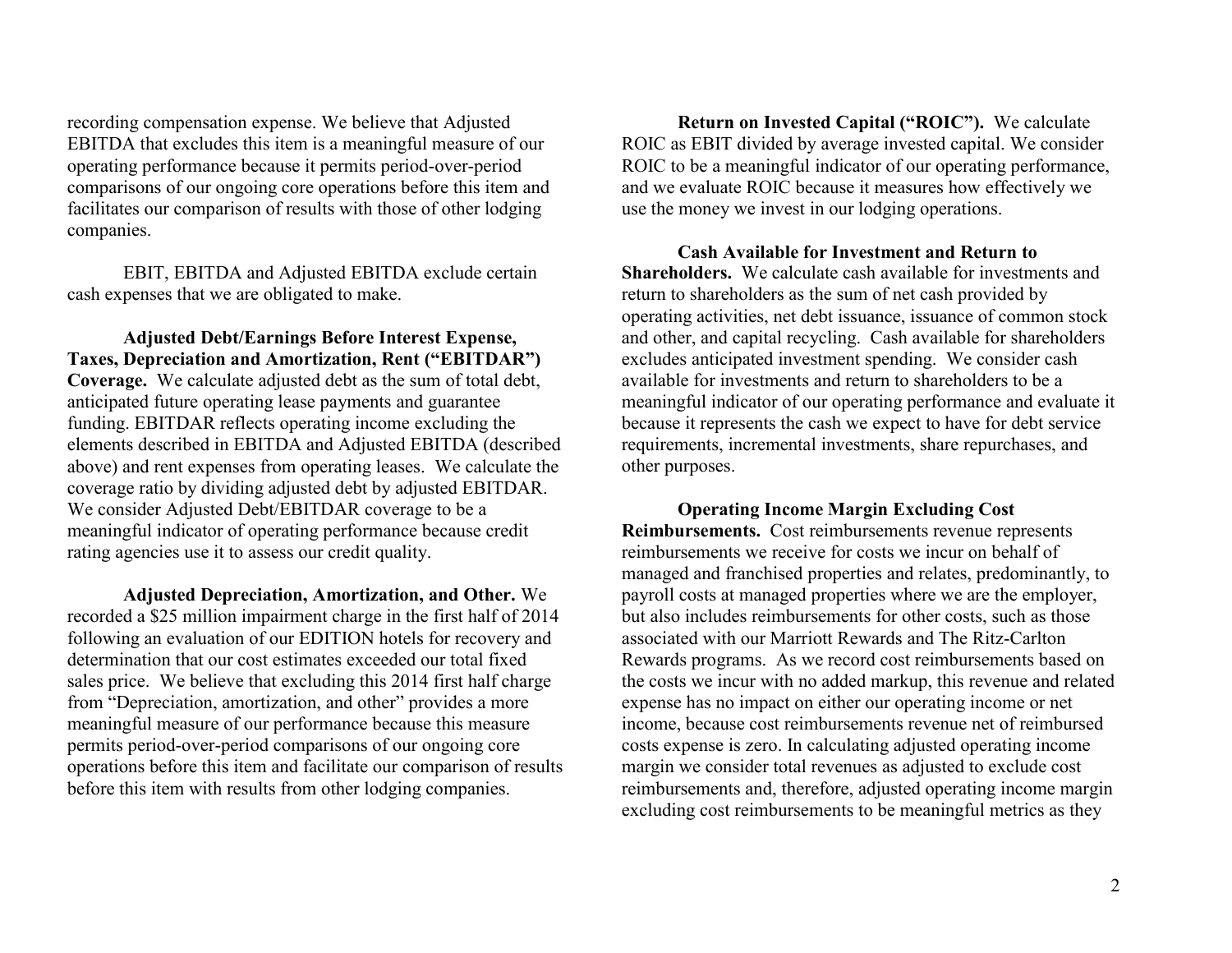represent that portion of revenue and operating income margin that impacts operating income and net income.

**Cash Used in Investing Activities and Investment Spending.** We consider these non-GAAP measures to be meaningful metrics and evaluate them because they provide detail on our estimated cumulative capital allocations for the three-year periods from 2012 to 2014 and 2015 to 2017, as well as the fouryear period from 2014 to 2017.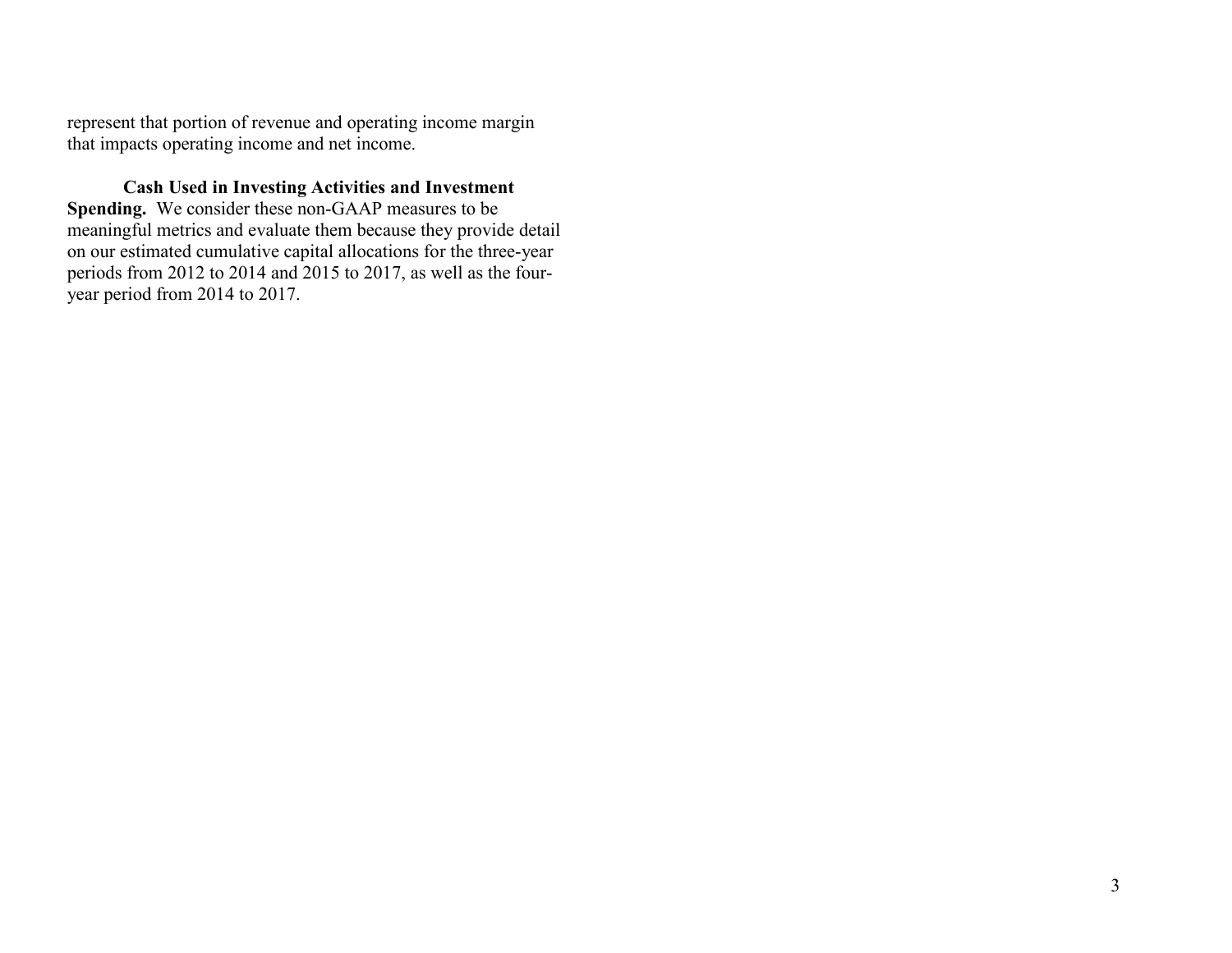**Adjusted Depreciation, Amortization, and Other Non-GAAP Financial Measures**

(\$ in millions)

|                                                     |     | <b>Fiscal Year</b><br>2014 |
|-----------------------------------------------------|-----|----------------------------|
| Depreciation, amortization, and other as reported   | \$. | 145                        |
| Less: EDITION impairment charge                     |     | (25)                       |
| Depreciation, amortization, and other as adjusted † |     | 120                        |

† Denotes non-GAAP financial measures. Please see pages 1 through 3 for additional information about our reasons for providing these alternative financial measures and the limitations on their use.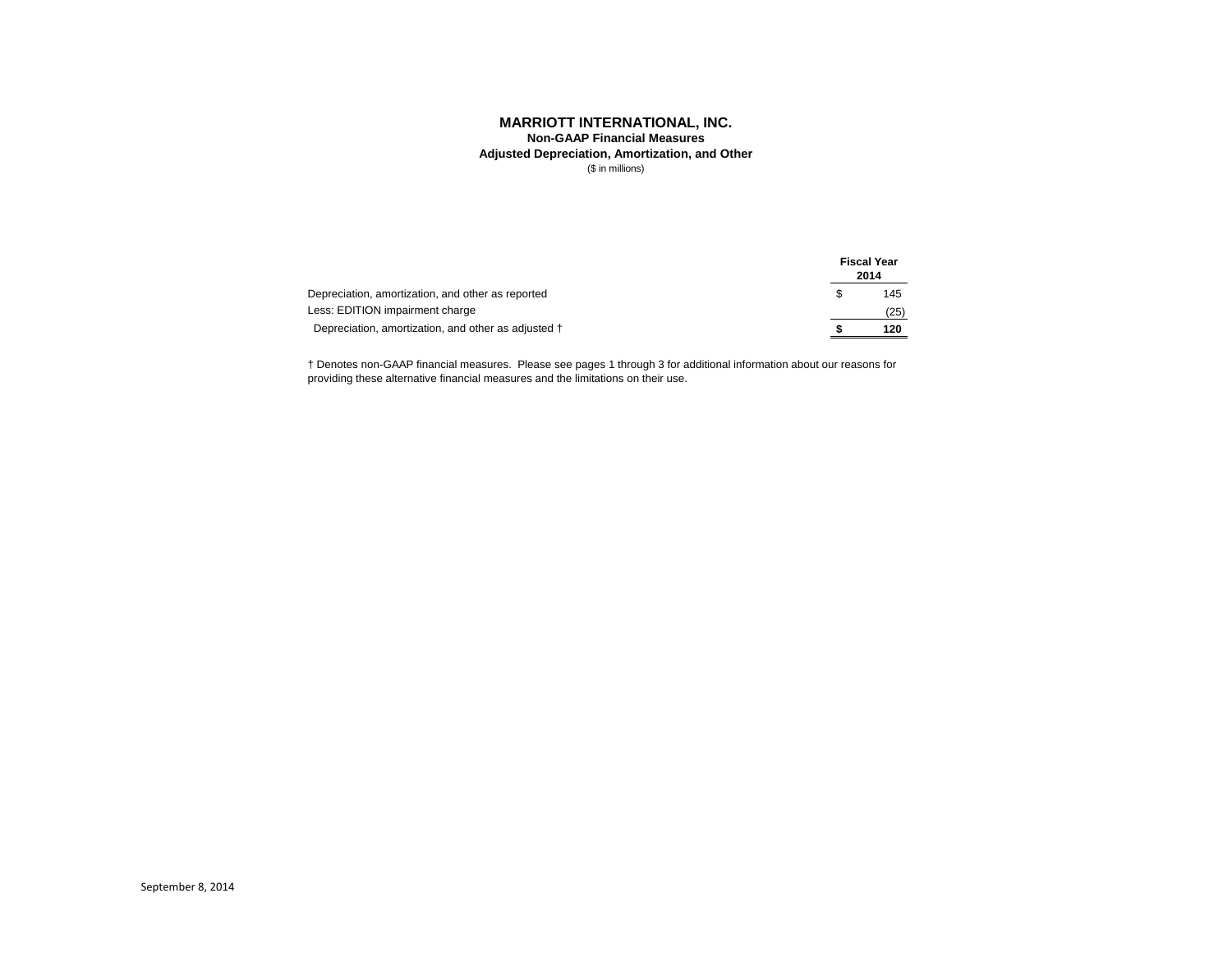**Non-GAAP Financial Measures**

## **Operating Income Margin Excluding Cost Reimbursements**

(\$ in millions)

|                                                  |                            |          |    |                            | <b>Fiscal Year 2017 Estimate</b> |                                          |  |                                          |  |  |  |
|--------------------------------------------------|----------------------------|----------|----|----------------------------|----------------------------------|------------------------------------------|--|------------------------------------------|--|--|--|
|                                                  | <b>Fiscal Year</b><br>2007 |          |    | <b>Fiscal Year</b><br>2013 |                                  | 4% Annual<br><b>RevPAR</b><br>Growth $1$ |  | 6% Annual<br><b>RevPAR</b><br>Growth $2$ |  |  |  |
| Operating income as reported                     |                            | 1,188    |    | 988                        |                                  | 1,650                                    |  | 1,845                                    |  |  |  |
| Total revenues as reported                       | \$                         | 12,990   | \$ | 12,784                     |                                  | $***$                                    |  | $***$                                    |  |  |  |
| Less: Cost reimbursements                        |                            | (8, 575) |    | (10, 291)                  |                                  | $***$                                    |  | $***$                                    |  |  |  |
| Total revenues excluding cost reimbursements †   |                            | 4,415    |    | 2,493                      |                                  | 3,675                                    |  | 3,990                                    |  |  |  |
| Operating margin excluding cost reimbursements † |                            | 27%      |    | 40%                        |                                  | 45%                                      |  | 46%                                      |  |  |  |

† Denotes non-GAAP financial measures. Please see pages 1 through 3 for additional information about our reasons for providing these alternative financial measures and the limitations on their use.

 $^1$  Assumes 6% RevPAR growth in 2014 and 4% RevPAR growth in 2015 through 2017.

 $^2$  Assumes 6% RevPAR growth in 2014 through 2017.

\*\*\* Detailed guidance not provided.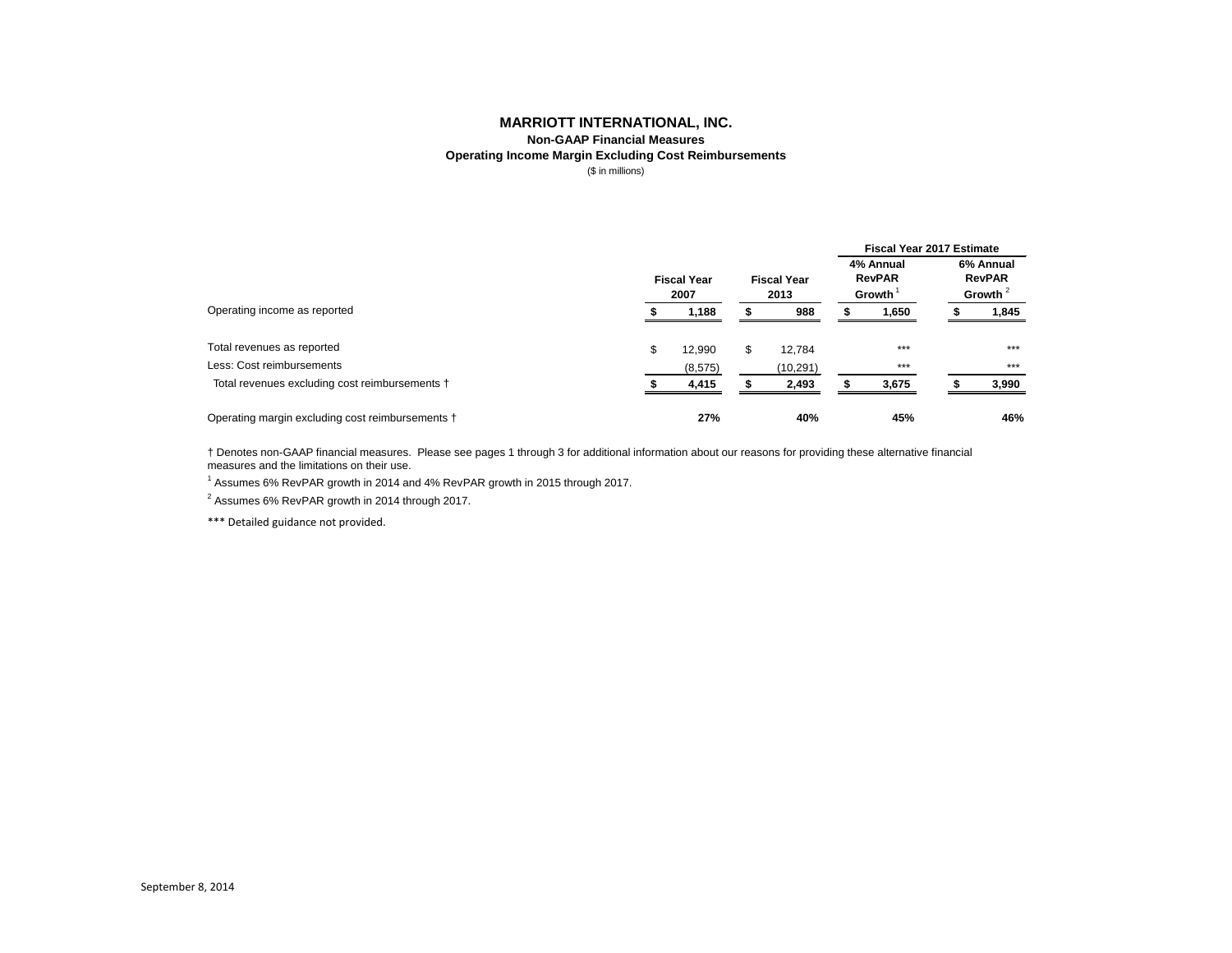## **Non-GAAP Financial Measures**

#### **EBITDA And Adjusted EBITDA**

**Range**

(\$ in millions)

|                                                                  |    |                                                  | <b>Fiscal Year 2017 Estimate</b> |                                          |                                          |       |  |  |  |
|------------------------------------------------------------------|----|--------------------------------------------------|----------------------------------|------------------------------------------|------------------------------------------|-------|--|--|--|
|                                                                  |    | <b>As Reported</b><br><b>Fiscal Year</b><br>2013 |                                  | 4% Annual<br><b>RevPAR</b><br>Growth $1$ | 6% Annual<br><b>RevPAR</b><br>Growth $2$ |       |  |  |  |
| <b>Net Income</b>                                                | \$ | 626                                              | \$                               | 985                                      | \$                                       | 1,100 |  |  |  |
| Interest expense                                                 |    | 120                                              |                                  | 260                                      |                                          | 280   |  |  |  |
| Tax provision                                                    |    | 271                                              |                                  | 460                                      |                                          | 520   |  |  |  |
| Depreciation and amortization                                    |    | 127                                              |                                  | 160                                      |                                          | 160   |  |  |  |
| Depreciation classified in Reimburse costs                       |    | 48                                               |                                  | 60                                       |                                          | 60    |  |  |  |
| Interest expense from unconsolidated joint ventures              |    | 4                                                |                                  | 5                                        |                                          | 5     |  |  |  |
| Depreciation and amortization from unconsolidated joint ventures |    | 13                                               |                                  | 15                                       |                                          | 15    |  |  |  |
| <b>EBITDA +</b>                                                  |    | 1,209                                            |                                  | 1,945                                    | \$                                       | 2,140 |  |  |  |
| Share-based compensation (including share-based compensation     |    |                                                  |                                  |                                          |                                          |       |  |  |  |
| reimbursed by third-party owners)                                |    | 116                                              |                                  | 130                                      |                                          | 130   |  |  |  |
| <b>Adjusted EBITDA +</b>                                         | S  | 1,325                                            | \$                               | 2,075                                    | \$                                       | 2,270 |  |  |  |

† Denotes non-GAAP financial measures. Please see pages 1 through 3 for additional information about our reasons for providing these alternative financial measures and the limitations on their use.

 $^{\text{1}}$  Assumes 6% RevPAR growth in 2014 and 4% RevPAR growth in 2015 through 2017.

 $^2$  Assumes 6% RevPAR growth in 2014 through 2017.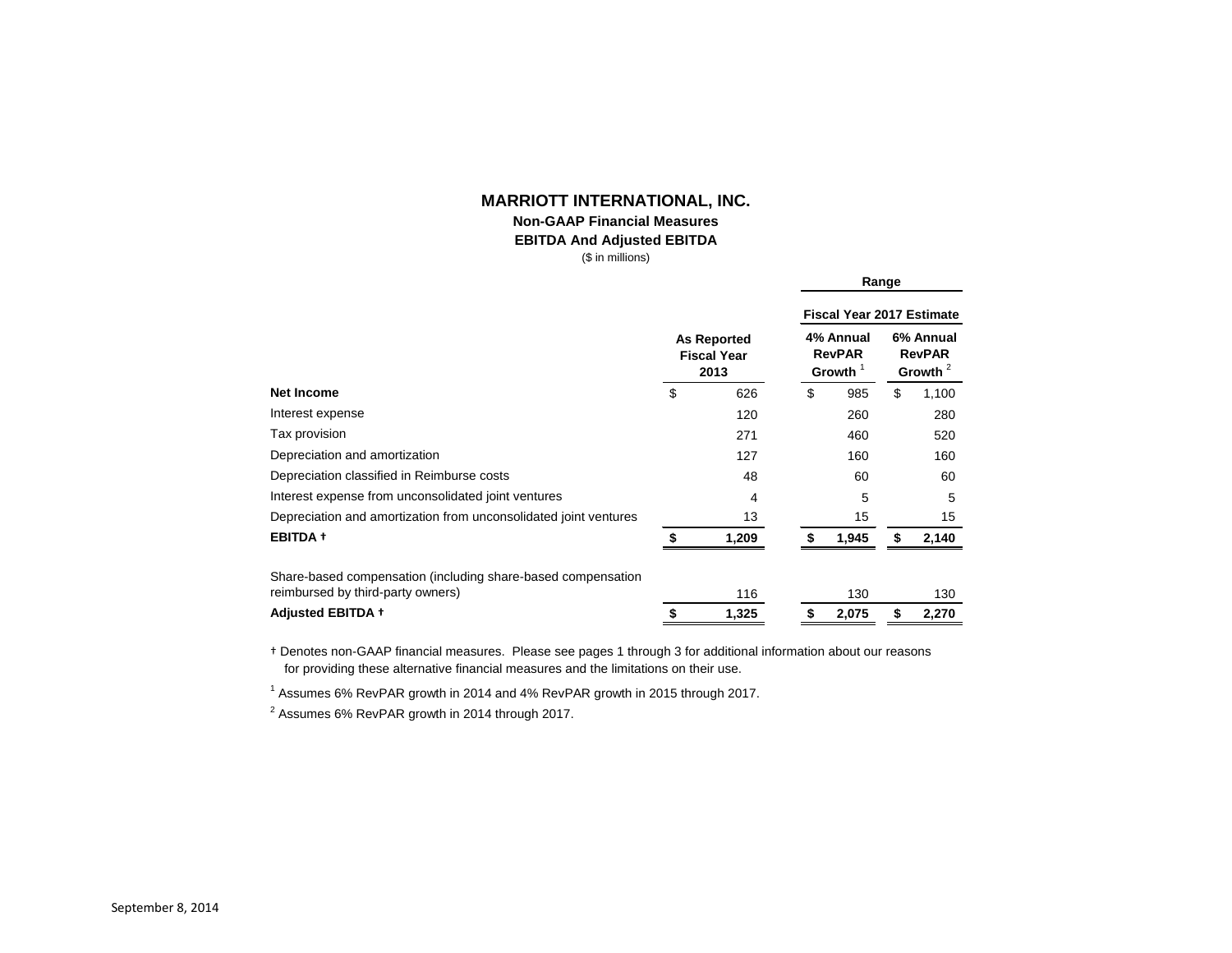## **Non-GAAP Financial Measures Cash Used In Investing Activities and Investment Spending**

(\$ in billions)

|                                                                     | <b>Estimate</b><br><b>Fiscal Years</b><br>2012 - 2014E |       | <b>Fiscal Years</b><br>2012 - 2014E<br>$%$ of<br><b>Investments</b> | Estimate <sup>2</sup><br><b>Fiscal Years</b><br>2015E - 2017E |       | <b>Fiscal Years</b><br>2015E - 2017E<br>$%$ of<br><b>Investments</b> | Estimate <sup>3</sup><br><b>Fiscal Years</b><br>2014E-2017E | <b>Fiscal Years</b><br>2014E - 2017E<br>$%$ of<br><b>Investments</b> |
|---------------------------------------------------------------------|--------------------------------------------------------|-------|---------------------------------------------------------------------|---------------------------------------------------------------|-------|----------------------------------------------------------------------|-------------------------------------------------------------|----------------------------------------------------------------------|
| Net cash used in (provided by) investing activities                 |                                                        | 1.3   |                                                                     | \$                                                            | 0.9   |                                                                      | 1.1                                                         |                                                                      |
| Less cash provided by:                                              |                                                        |       |                                                                     |                                                               |       |                                                                      |                                                             |                                                                      |
| Dispositions                                                        |                                                        | (0.7) |                                                                     | \$                                                            | (0.7) |                                                                      | (1.3)                                                       |                                                                      |
| Loan collections and sales                                          |                                                        | (0.3) |                                                                     |                                                               | (0.1) |                                                                      | (0.2)                                                       |                                                                      |
| Other investing activities                                          |                                                        | 0.2   |                                                                     |                                                               | 0.0   |                                                                      | 0.0                                                         |                                                                      |
| Cash used in investing activities †                                 |                                                        | 2.1   |                                                                     |                                                               | 1.7   |                                                                      | 2.6                                                         |                                                                      |
| Detail of Cash used in investing activities and Investment Spending |                                                        |       |                                                                     |                                                               |       |                                                                      |                                                             |                                                                      |
| Capital expenditures                                                |                                                        | $***$ |                                                                     |                                                               | $***$ |                                                                      | 0.6                                                         | 23%                                                                  |
| Maintenance capital expenditures                                    |                                                        | $***$ |                                                                     |                                                               | $***$ |                                                                      | 0.5                                                         | 18%                                                                  |
| Total capital expenditures                                          |                                                        | 1.3   | 61%                                                                 | \$                                                            | 0.6   | 37%                                                                  | \$<br>1.1                                                   | 41%                                                                  |
| Loan advances                                                       | \$                                                     | 0.2   | 7%                                                                  | \$                                                            | 0.3   | 19%                                                                  | 0.4                                                         | 17%                                                                  |
| Equity and cost method investments                                  |                                                        | 0.1   | 3%                                                                  |                                                               | 0.2   | 10%                                                                  | 0.2                                                         | 8%                                                                   |
| Contract acquisition costs                                          |                                                        | 0.6   | 29%                                                                 |                                                               | 0.6   | 34%                                                                  | 0.9                                                         | 34%                                                                  |
| Investments †                                                       |                                                        | 2.1   | 100%                                                                |                                                               | 1.7   | 100%                                                                 | 2.6                                                         | 100%                                                                 |

† Denotes non-GAAP financial measures. Please see pages 1 through 3 for additional information about our reasons for providing these alternative financial measures and the limitations on their use.

<sup>1</sup> Includes mid-point of 2014E current investment spending guidance of \$800 million to \$1 billion.

 $2$  Based on mid-point of estimated range of \$1.6 billion to \$1.8 billion.

 $^3$  Based on mid-point of estimated range of \$2.5 billion to \$2.7 billion.

\*\*\* Detailed guidance not provided.